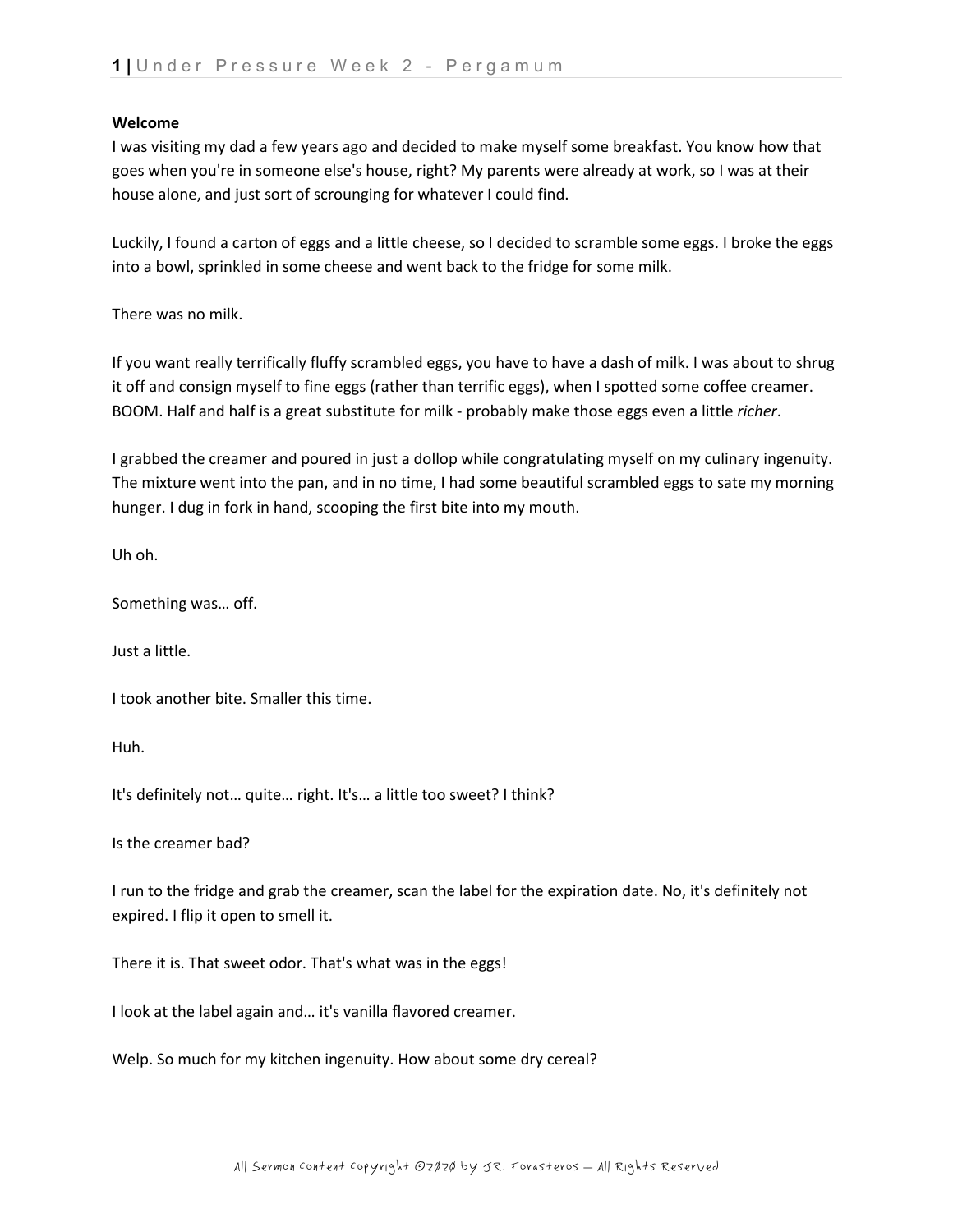If you spend any time in the kitchen, you likely have a story of a similar mixup. You grab the salt instead of the sugar. You mix up baking powder and baking soda (how different can they really be?)

But cooking is a science as much as an art. Ingredients combine and react with each other in specific ways, to create those delicious, delicious flavors we crave. The little things make a big difference, and substitutions aren't always wise or acceptable.

We're going to explore the composition of our faith today, and I want to invite you to interrogate with me what we're mixing our faith out of. Because it's a lot easier than we might think to think we can substitute other things for the way of Jesus, and while in the moment it seems harmless, the end product is a faith that isn't much of a faith at all.

The best way for us to come out with a strong faith is to follow the recipe, so to speak. To keep our eyes on Jesus, the one who saves us and who calls us and the one we are called to become.

# **Message**

This is the season of Lent, which is a season the Church sets aside to prepare to celebrate Easter. Lent is a season where we take time to interrogate our hearts for sin, so that when we find ways that we have turned from God, we can confess that sin, repent and turn to God.

This year, our Lent series is called Under Pressure. We're going to visit the seven cities of the book of Revelation, to listen in to what Jesus had to say to those churches.

Those seven cities were all in the Roman province of Asia, what we call today Turkey. The Revelation was written at the end of the first century, when a Caesar named Diocletian was on the throne. Unlike Nero a generation earlier, Diocletian didn't really care about Christians. There was no officially sanctioned wide-spread persecution.

But the churches in those seven cities all faced one important question: in a world that wants you to worship Caesar as Lord, who will you serve?

# Jesus? Or Caesar?

There're probably a million different ways to answer that question, and we're looking at seven of them over the season of Lent. These seven churches had seven different responses to "How do we stay faithful to Jesus in an unfaithful world?"

And not all their responses were good. But for John, no matter where the churches were, no matter how they were struggling, they needed the same thing: a fresh revelation of Jesus. That's what we see at the end of Chapter 1, just before John writes the letters: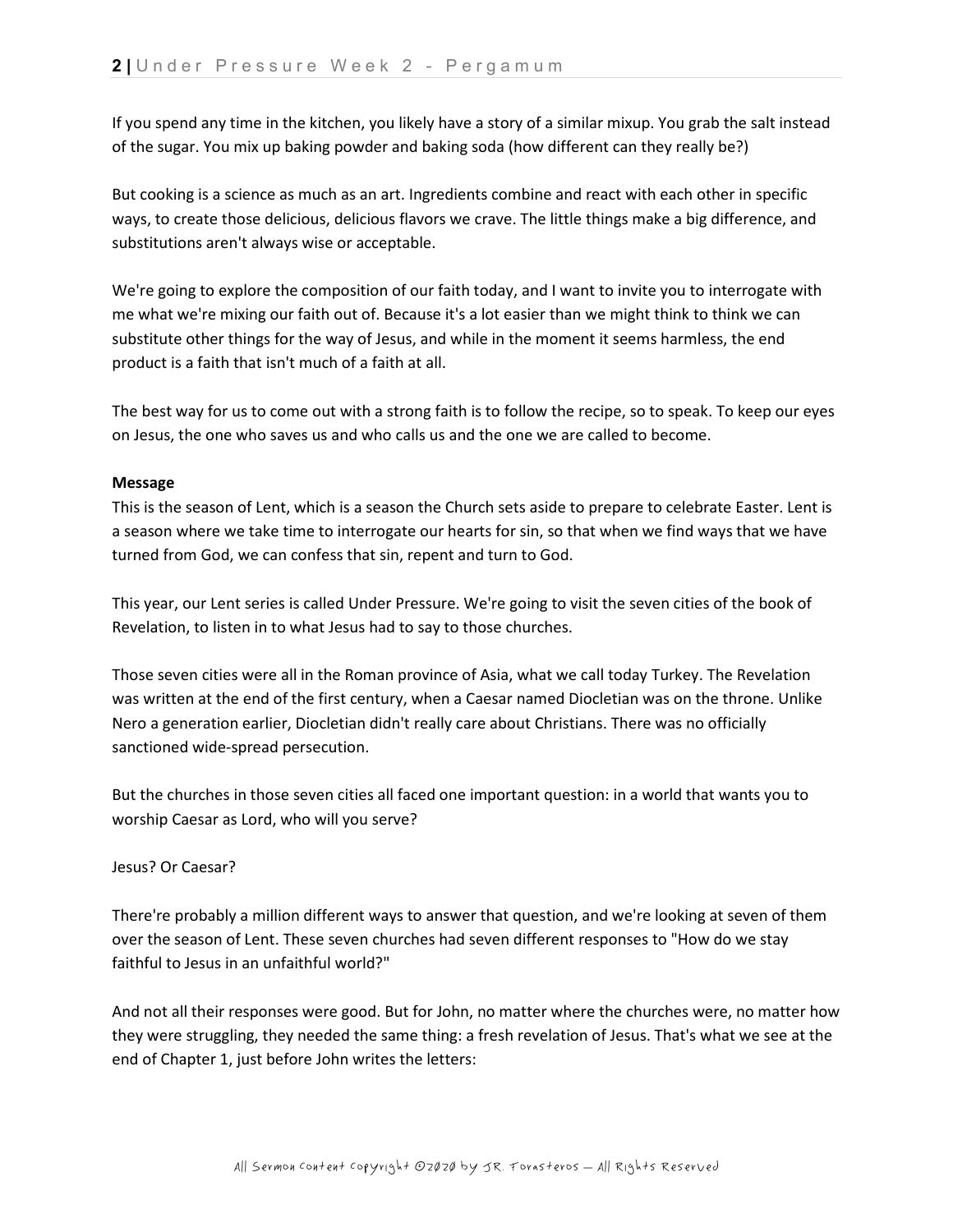When I turned to see who was speaking to me, I saw seven gold lampstands. And standing in the middle of the lampstands was someone like the Son of Man. He was wearing a long robe with a gold sash across his chest. His head and his hair were white like wool, as white as snow. And his eyes were like flames of fire. His feet were like polished bronze refined in a furnace, and his voice thundered like mighty ocean waves. He held seven stars in his right hand, and a sharp two-edged sword came from his mouth. And his face was like the sun in all its brilliance.

When I saw him, I fell at his feet as if I were dead. But he laid his right hand on me and said, "Don't be afraid! I am the First and the Last. I am the living one. I died, but look—I am alive forever and ever! And I hold the keys of death and the grave. -- Revelation 1:12-18

Believe it or not, this intense, bizarre, cosmic vision of Jesus is what all seven of these churches need to be faithful to Jesus.

And he's who we need too. Just watch and learn.

On Ash Wednesday, we began with the Church in Ephesus. We saw that, though held on to the teaching of Jesus with a death-drip, they'd held on so hard their claws had come out, claws they used to destroy people who didn't see the world the way they did. We saw on Ash Wednesday that John called them to remember their first love - Jesus himself.

Last week, we met the Smyrnan church, who were following Jesus well, and suffering for it. Today, we're going to the ancient city of Pergamum.

[Scripture Slide] Pergamum was the first city in the region to adopt Roman rule, and they were really proud of their devotion to Caesar. They considered themselves sort of the "Rome of the East", modeling their architecture and governance on Rome's model. Because of their loyalty, Rome rewarded them with an Imperial Temple. Further, they were the equivalent of the district court for the whole region. Disputes from all around came to Pergamum to face rulings before they might be appealed to Rome herself.

Much like we saw in Smyrna last week, the citizens of Pergamum highly valued public loyalty to Rome. All citizens were expected to at least pretend to worship Rome, to participate in the public sacrifices and festivals. In Smyrna, we saw the Christians there refused, and were suffering for it. In fact, it seems that one person in Pergamum has been killed for his faith.

But there's a contingent of Pergamumite Christians who are advocating for something different. As far as they're concerned, there's no reason for Christians to be facing persecution (and even execution) for following Jesus. They're advocating that it's possible to be Roman and Christian, to add a little Jesus to your Roman citizenship.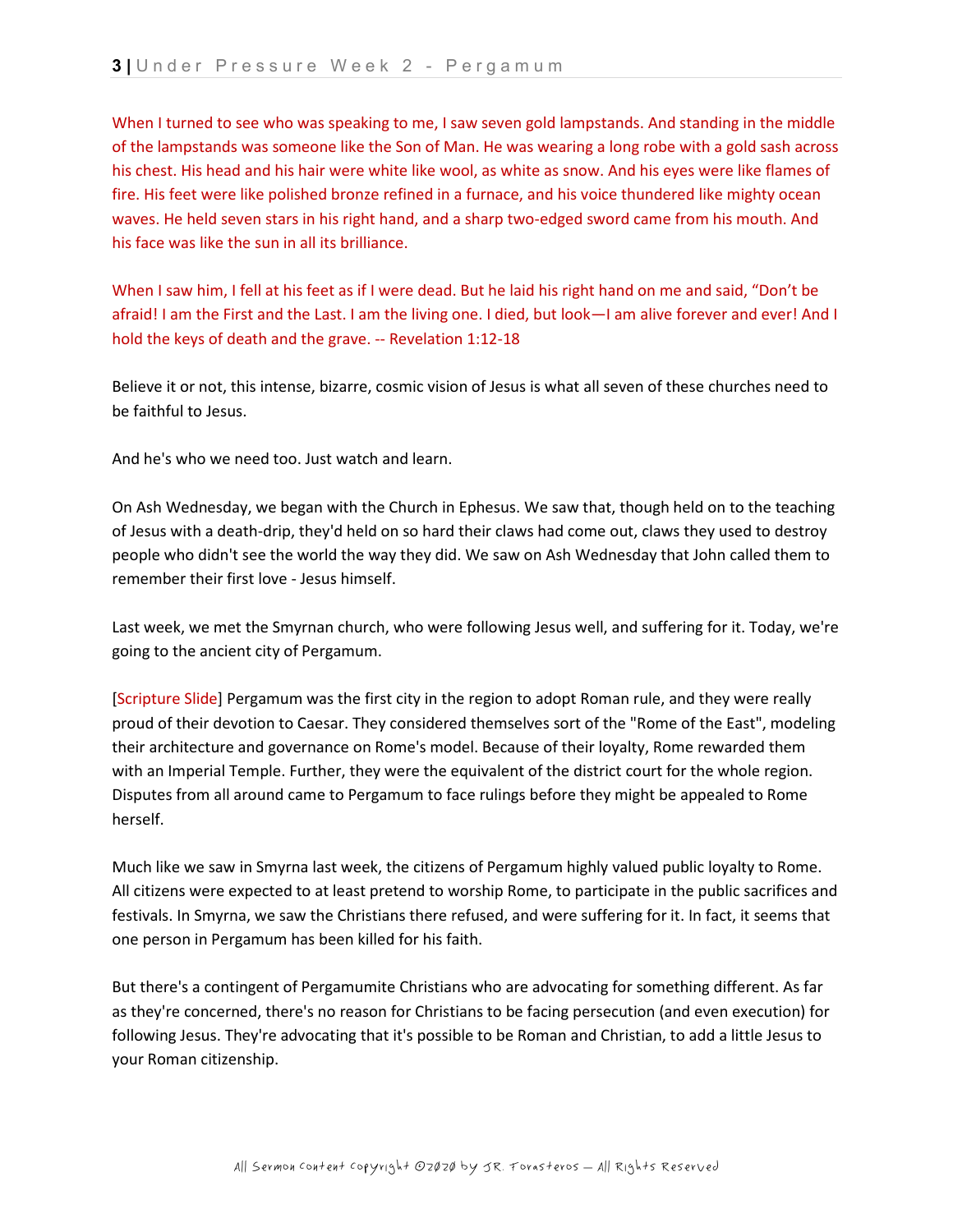We're not sure exactly what that looked like, but as far as we can tell, these teachers (a group who followed a teacher named Nicholas), taught that Christians could participate in all the public Roman religious and political ceremonies, worship the Roman gods and still worship Jesus too. In other words, do what you have to do to stay out of trouble, to keep your life from being too hard, and God won't mind. We can serve Jesus on weekends and Caesar Monday thru Friday.

You might not be surprised that Jesus is not a fan of this idea, so I want to read what he has to say to this church together with you. As we read, we'll not the symbolic language Jesus uses and come back to it.

"Write this letter to the angel of the church in Pergamum. This is the message from the one with the sharp two-edged sword:

"I know that you live in the city where Satan has his throne, yet you have remained loyal to me. You refused to deny me even when Antipas, my faithful witness, was martyred among you there in Satan's city.

Probably more than any of the other letters, this letter to Pergamum illustrates John's deep understanding of the Jewish scripture and his ability to combine old symbols for new uses. Notice that he refers to Pergamum as the city with Satan's throne - an allusion to Pergamum's status as the judgment seat in the East for Rome's justice.

"But I have a few complaints against you. You tolerate some among you whose teaching is like that of Balaam, who showed Balak how to trip up the people of Israel. He taught them to sin by eating food offered to idols and by committing sexual sin. In a similar way, you have some Nicolaitans among you who follow the same teaching.

John also makes reference to a story from the book of Numbers about a prophet named Balaam (yes, the guy with the talking donkey). Balaam became known as a sort of mercenary prophet, a guy whose spirituality was for sale to the highest bidder. John looks at these disciples of Nicholas as the same sort of teachers, which tells us a lot about what they're actually teaching. John says they're teaching them to "eat food offered to idols and commit sexual sin". These are both Biblical code language for worshipping other gods, and the god in question in Pergamum is Rome herself.

It's easy to put ourselves in these teachers' shoes, isn't it? They have a good life in Pergamum. Their city is wealthy and prosperous because of the benevolence of Rome. Best not to antagonize that. Jesus has some good teachings, but that doesn't mean his way and Caesar's way are mutually exclusive. But Jesus wasn't content to share. Listen to how he warns the Christians in Pergamum who would divide their allegiances:

Repent of your sin, or I will come to you suddenly and fight against them with the sword of my mouth.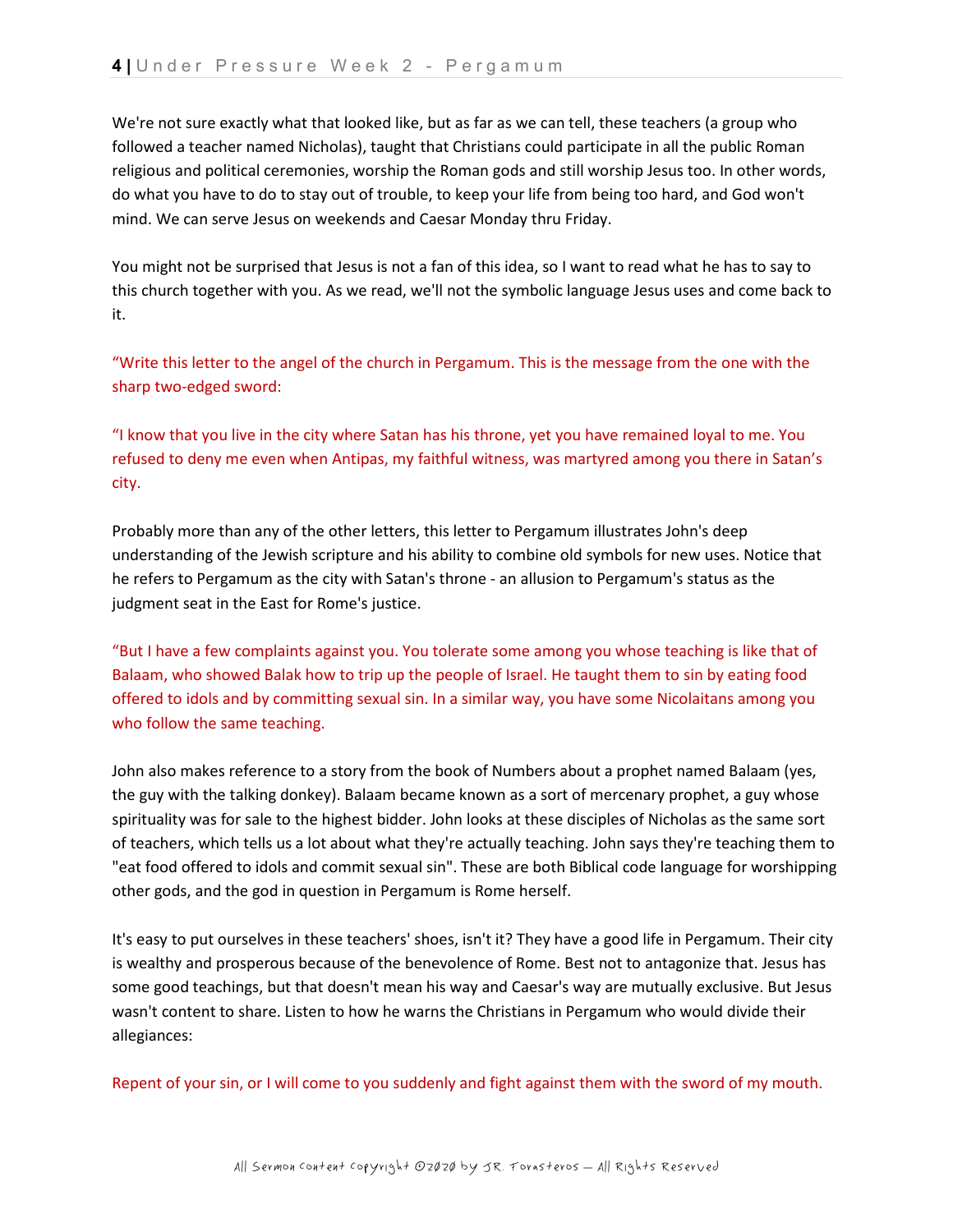Yikes! Jesus will fight us with? With a sword?! These are real stakes - they illustrate how seriously Jesus takes these false teachings that divide our loyalties. But notice again what kind of sword it is: Jesus says the sword is that coming out of his mouth.

A common image in the Scriptures is the Word of God as a sword - the prophets employed it and the sermon we now call the book of Hebrews - which probably was written some thirty years before Revelation, calls the Word of God a sharp, 2-edged sword. The imagery is exactly what it sounds like: the best way to separate truth from fiction, good teaching from false teaching, is to use the very words God speaks. (And don't forget that in John's gospel, Jesus himself is the Word of God!)

So it's Jesus' very presence that separates truth from falsehood in our lives.

This would have resonated strongly with Pergamum, the "Rome of the East". The people of Pergamum took a lot of pride in how closely their city imitated Rome. Roman architecture, Roman customs, Roman fashions. They wanted to be a reflection of Rome, an image of Rome in the East. When people walked into Pergamum, they should feel as though they just walked into Rome itself.

But as Christians, we're not to look like the world around us. We don't pattern ourselves off anyone but Jesus. The word "Christian" itself means "little Christs". We're to be images of Jesus.

So, say you're one of those Christians in Pergamum. You're confused about exactly what it means to look like Jesus and not Caesar. How can you get clarity? Surely nothing could make it more clear than seeing Jesus himself, right?

When you know what the original looks like, you know what a good image looks like.

And of course, to "look like Jesus" doesn't mean we all grow beards and wear sandals. We're not talking about physical appearance, but the fruits of our lives. Back to baking - have you ever mixed up baking soda and baking powder? They're not really that different. They're both white powders. They both start with the word "baking". No big deal, right?

Let me tell you: if you've ever mixed them up, you know they couldn't be more different. I did that making pancakes one time. The recipe called for baking powder and I used soda instead. They weren't pancakes. They were inedible.

They might be easy to confuse. But - especially if you know what pancakes are supposed to taste like it's impossible to confuse the results.

If we're not sure what is true, if we're not clear on the difference between Jesus and Caesar, we need to know Jesus better. Because when you know Jesus, it's impossible to confuse him with the Caesars of our world.